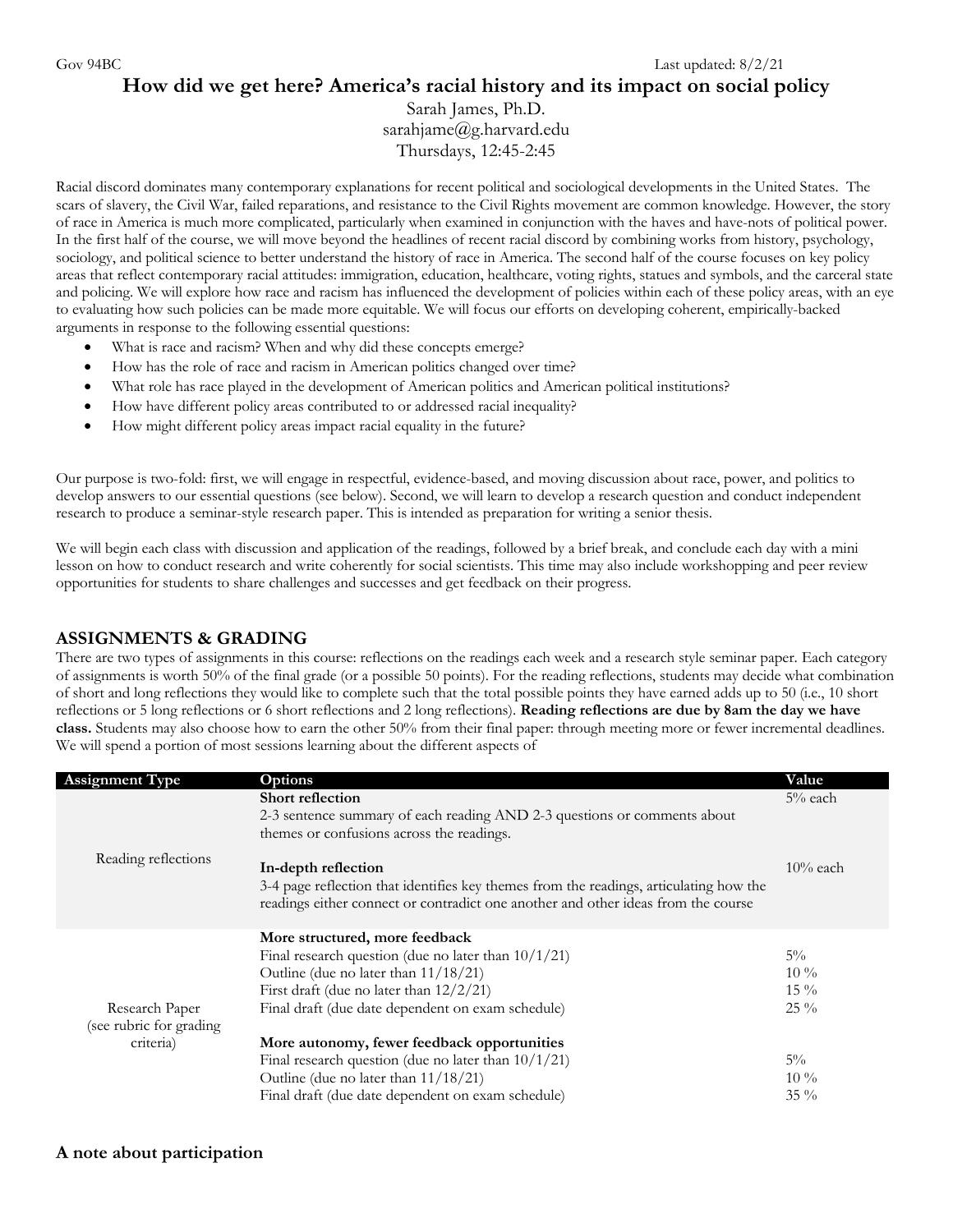#### Gov 94BC Last updated: 8/2/21

I believe that students can contribute in a myriad of ways: writing excellent reflection papers, asking questions of their peers, raising their hand in class, attending office hours, and reaching out to the instructor via email, just to name a few. Contributing to the intellectual dialogue and conversations in our class is a foundational expectation of the course but is not explicitly included in the grading scheme because of how subjective assessing participation can be. I will touch base with students if I am concerned about their engagement in the course, but otherwise trust that students will do their best to contribute to our collective learning when and how they are most excited about doing so.

# **STATEMENT OF INCLUSION & BELONGING**

One of the goals of this class is to use social science research to ground conversations about race and racism, btu this approach does not remove the passion, emotion, and challenge of having such conversations. This is especially true given that we will only be working together for two weeks. Furthermore, we all interpret findings through the lenses of our own experiences, be it ideological, racial, regional, or economic (to name a few). I have done my best to include a diverse set of perspectives; however, I acknowledge that it is possible there may be both overt and covert biases in the material, due to both the lens through which much of political science and journalism is written and through my own biases when choosing materials.

We will discuss topics that may generate strong personal and emotional reactions. Our conversations will not always be easy; we will make mistakes in our speaking and our listening; sometimes we will need patience or courage or imagination or any number of qualities in combination to engage our texts, our classmates, and our own ideas and experiences. We will always need respect for others. Thus, an additional aim of our course necessarily will be for us to increase our facility with the sometimes-difficult conversations that arise as we deepen our understandings of multiple perspectives. While our intention may not be to cause discomfort or offense, the impact of what happens throughout the course is not to be ignored and is something that I consider to be very important and deserving of attention. If and when this occurs, there are several ways to address it:

- 1. Discuss the situation privately with me. I am always open to listening to students' experiences, and want to work with students to find acceptable ways to process and address the issue.
- 2. Discuss the situation with the class. Starting by asking a question from a position of assuming the best about the speaker's intentions can be a useful strategy for bringing something to the class' attention. Chances are there is at least one other student in the class who had a similar response to the material. Discussion enhances the ability for all class participants to have a fuller understanding of context and impact of course material and class discussions.
- 3. If for any reason you do not feel comfortable discussing the issue directly with me, I encourage you to speak with one of your resident advisors.

# **COURSE SCHEDULE & READINGS**

We will read between 80 and 100 pages each week. Be sure to check each citation for any specifics on which chapters or pages to focus on. At the end of each class, I will preview the following week's readings and offer suggestions on what can be skimmed vs. what should be read in detail.

# **PART I: SETTING THE STAGE**

*What is race and racism? When and why did these concepts emerge? What role have race and racism played in American history? How has the role of race and racism in American politics changed over time?*

# **September 2: Political science and its approach to race, racism, and policy**

*What is political science? How do political scientists approach the study of race and policy?* Skill: What is a research question

Abrams, Stacey Y., et al. "E Pluribus Unum: The Fight over Identity Politics." *Foreign Aff.* 98 (2019): 160.

Hochschild, Jennifer. "Race and class in political science." *Mich. J. Race & L.* 11 (2005): 99.

Michener, Jamila. "Policy feedback in a racialized polity." *Policy Studies Journal* 47.2 (2019): 423-450.

# **September 9: Defining race and racism**

*What is race? How should we define racism?* Skill: The arc of research (what is the point of research in political science)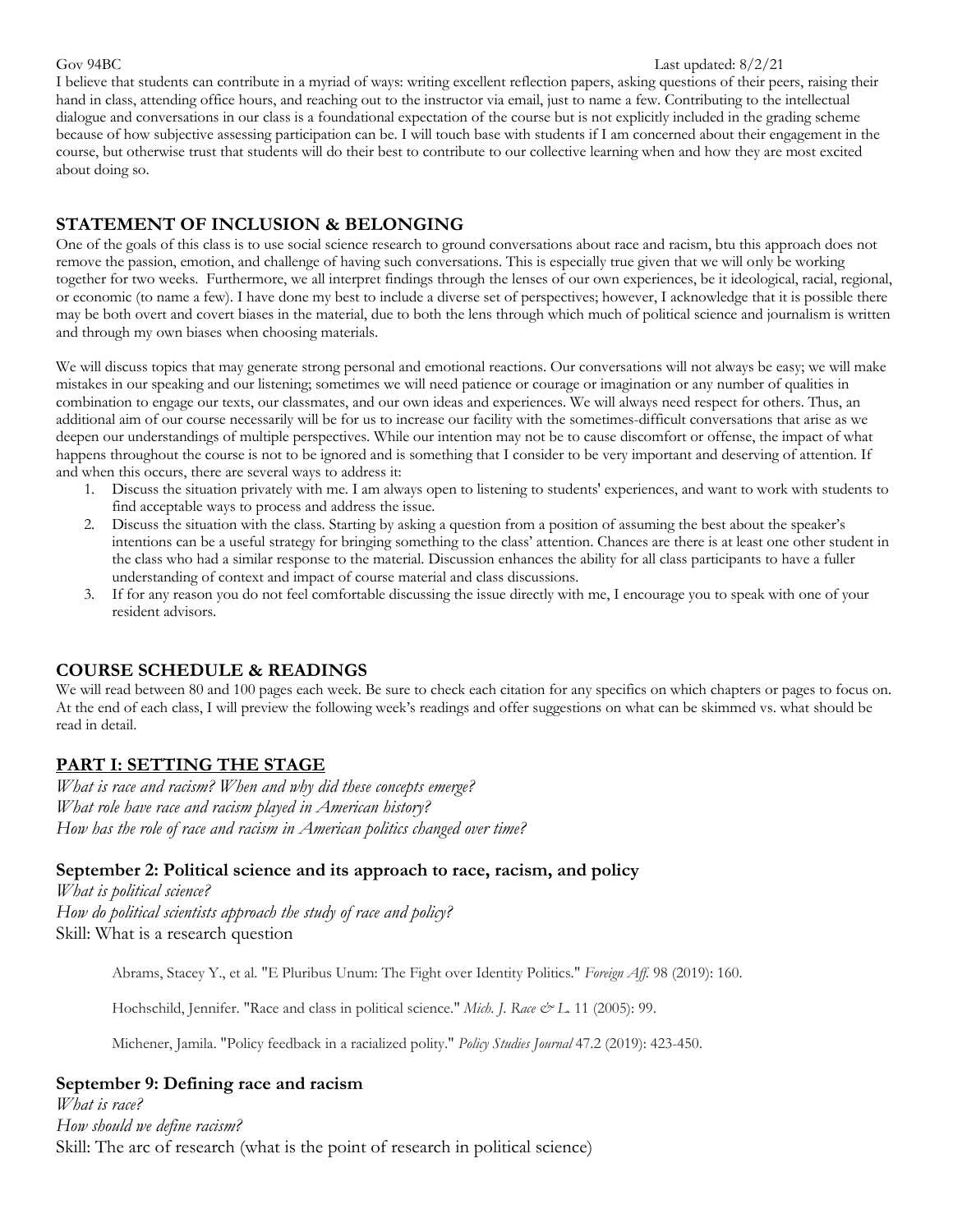Bowser, Benjamin P. "Racism: Origin and theory." *Journal of black studies* 48.6 (2017): 572-590.

Fredrickson, George M. *Racism*. Princeton University Press, 2015. Introduction

Kendi, Ibram X. How to be an Anti-Racist. Random House. 2019. Introduction & Ch 1

López, Ian F. Haney. *Racism on trial: The Chicano fight for justice*. Harvard University Press, 2009. Introduction

Roberts, Steven O., and Michael T. Rizzo. "The psychology of American racism." American Psychologist (2020).

# **PART II: THE POLITICAL AND HISTORICAL CONTEXT**

*What role has race played in the development of American politics and American political institutions? Have U.S. racial dynamics in politics changed over time? If so, how?*

## **September 16: Colonization and the origins of racial stratification**

*Who in the US defined race and how did they define it? What are the historical reasons for acknowledging race in American society and politics?* Skill: Staying organized while researching

> Ericson, David F., and David F. Ericson. *Slavery in the American republic: developing the federal government, 1791-1861*. Lawrence: University Press of Kansas, 2011. Ch 1.

Hirsh, Michael. "How America's Founding Fathers Missed a Chance to Abolish Slavery." *Foreign Affairs.* July 3 2020.

Reséndez, Andrés. *The other slavery: The uncovered story of Indian enslavement in America*. Houghton Mifflin Harcourt, 2016. Ch 1.

## **September 23: Origins of the contemporary racial order**

*What were the incentives to make policies based on race? How has the definition of white changed over time? What role has race played in the development of American institutions?* Skill: Effectively finding scholarly sources

> Fox, Cybelle. "Three worlds of relief: Race, immigration, and public and private social welfare spending in American cities, 1929." *American Journal of Sociology* 116.2 (2010): 453-502.

> Lieberman, Robert C. "Race, institutions, and the administration of social policy." *Social Science History* 19.4 (1995): 511-542.

Muhammad, Khalil Gibran. *The condemnation of Blackness: Race, crime, and the making of modern urban America, with a new preface*. Harvard University Press, 2019. Introduction & Ch 1.

## **September 30: Resistance and Protest Part I (Movements)**

*What tools and strategies have minority groups used to protest racism and discrimination? Under what conditions are protest and resistance effective? Does it vary by group?* Skill: Components of a research paper

Blackhawk, Maggie, et al. "Congressional Representation by Petition: Assessing the Voices of the Voteless in a Comprehensive New Database, 1789–1949." *Legislative Studies Quarterly* (2020).

Blakemore, Erin. "The radical history of the Red Power movement's fight for Native American Sovereignty." *National Geographic.*  November 25, 2020.

Hooker, Juliet. "Black Lives Matter and the paradoxes of US Black politics: From democratic sacrifice to democratic repair." Political Theory 44.4 (2016): 448-469.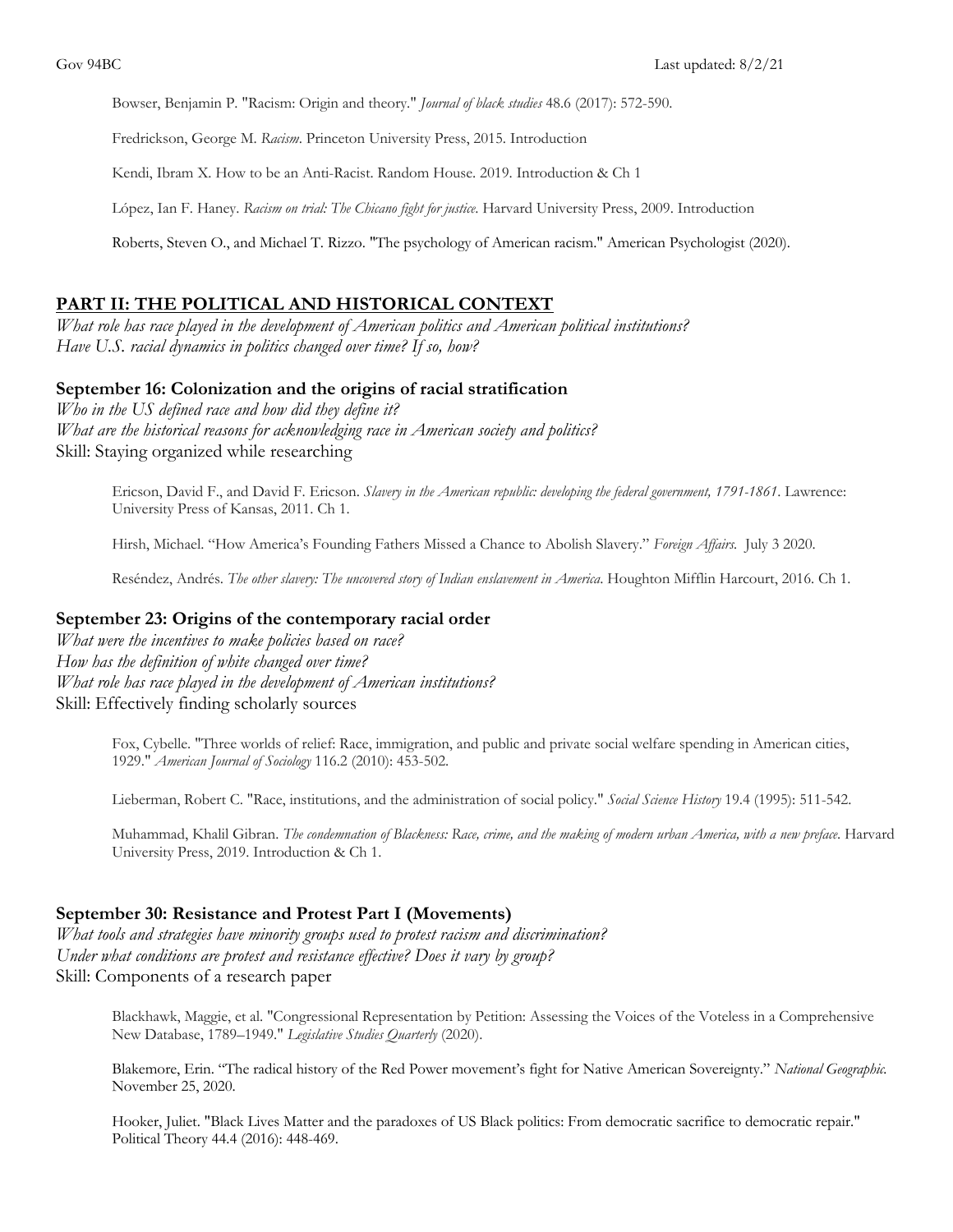Martinez, Lisa M. "Yes we can: Latino participation in unconventional politics." *Social Forces* 84.1 (2005): 135-155.

Yukich, Grace. "Muslim American activism in the age of Trump." Sociology of Religion 79.2 (2018): 220-247.

# **October 7: Resistance and Protest Part II (Intergroup dynamics)**

*How have racial groups cooperated to protest and resist discrimination? Under what conditions is intergroup cooperation successful?* Skill: Contextualizing your research (aka structuring literature reviews)

> Filler, Nicole. "Intersectional perspectives on Asian Pacific American activism and movement building." Politics, Groups, and Identities 6.3 (2018): 466-475. SKIM

Han, Hahrie C. *Moved to Action*. Stanford University Press, 2020. Ch 5.

Heaney, Michael T. "Intersectionality at the grassroots." *Politics, Groups, and Identities* (2019): 1-21.

Hussain, Amir. "Muslim Americans assert solidarity with Black Lives Matter, finding unity within a diverse faith group." The Conversation. June 30, 2020.

Jefferson, Hakeem, Fabian Neuner & Josh Pasek. "Black Americans support the Floyd protests. Whites are divided. Here's why." *The Washington Post.* June 10, 2020.

Kim, Claire Jean, and Taeku Lee. "Interracial politics: Asian Americans and other communities of color." *PS: Political Science and Politics* 34.3 (2001): 631-637.

Lee, Taeku. "Race, immigration, and the identity-to-politics link." *Annu. Rev. Polit. Sci.* 11 (2008): 457-478.

Thompson, Debra & Chloe Thurston (2018) American Political Development in the Era of Black Lives Matter, Politics, Groups, and Identities, 6:1, 116-119

# **October 14: Contemporary Electoral Politics**

*How should we describe the current role of race in politics? What explains the election of Barak Obama and the subsequent presidential politics?* Skill: Using evidence in research papers (aka when to use primary and secondary sources)

Barker, David C. & Sam Fulwood III. "Young Black Americans not sold on Biden, the Democrats, or voting." *The Conversation.*  August 5, 2020.

Hajnal, Zoltan L., and Taeku Lee. *Why Americans don't join the party*. Princeton University Press, 2011. Ch 4 & 6

Hochschild, Jennifer, and Vesla Weaver. "Is the significance of race declining in the political arena? Yes, and no." Ethnic and Racial Studies 38.8 (2015): 1250-1257.

Reny, Tyler T., and Matt A. Barreto. "Xenophobia in the time of pandemic: othering, anti-Asian attitudes, and COVID-19." *Politics, Groups, and Identities* (2020): 1-24.

"The Latinx Vote in 2020 (Part II): Growing the Pie. *Equis Research.* April 22, 2020.

# **PART III: PUBLIC POLICIES**

*How has this policy area contributed to or addressed racial inequality? How might this policy area impact racial equality in the future?*

# **October 21: Immigration and the changing racial order**

*How has immigration policy changed over time and how do these changes reflect changing racial dynamics? How do immigration policies impact the lived experiences of people residing in the United States?* Skill: Quoting, paraphrasing, and summarizing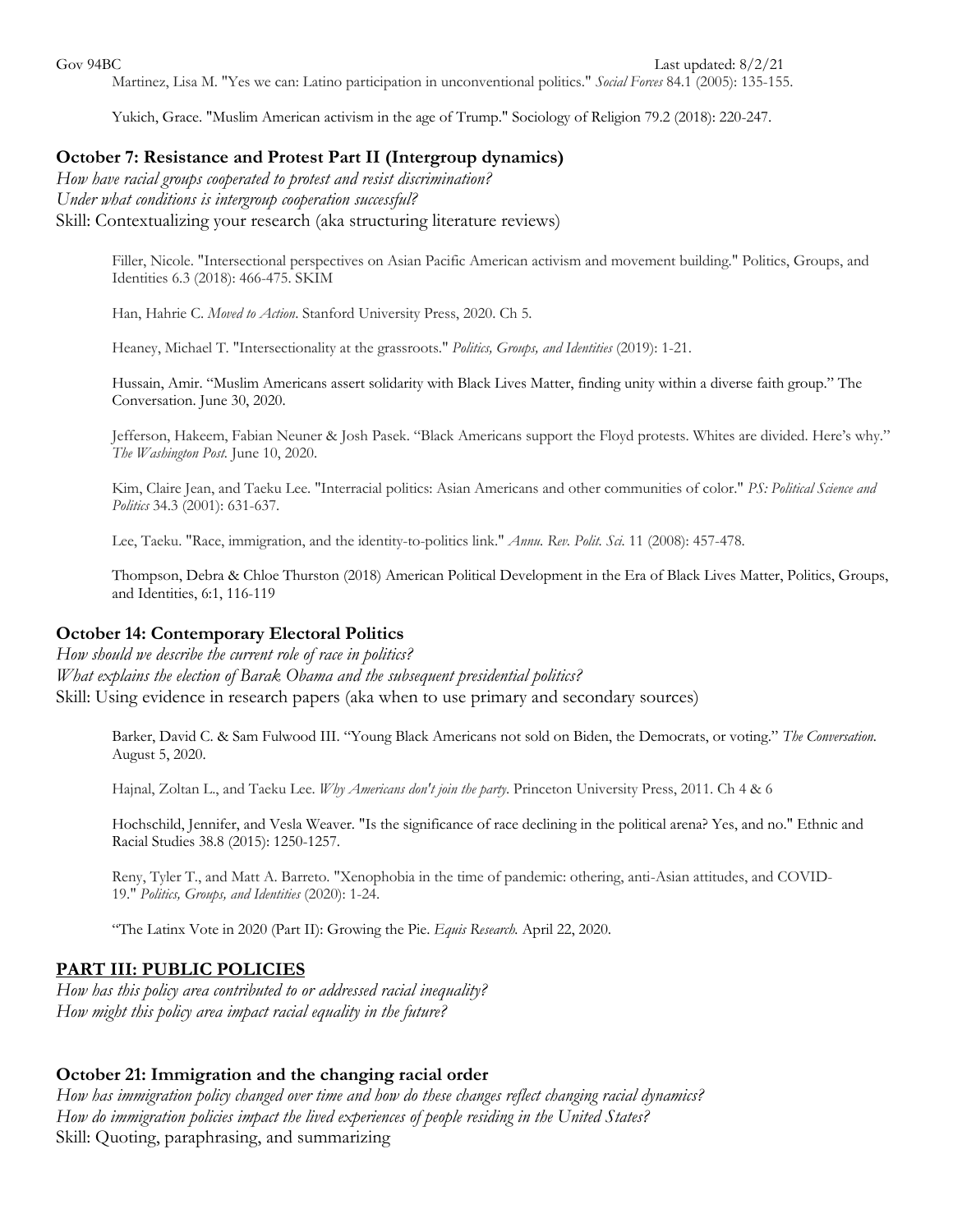#### Gov 94BC Last updated: 8/2/21

Cook-Martin, David and David S. Fitzgerald, "How legacies of racism persist in US immigration policy" SSN Key Findings Brief, Scholar Strategy Network, June 2014.

Gonzales, Roberto. "Learning to be illegal: Undocumented youth and shifting legal contexts in the transition to adulthood." American Sociological Review, 2011: 602-619

Pierce, Sarah, Jessica Bolter, and Andrew Selee. "U.S. Immigration Policy under Trump: Deep Changes and Lasting Impacts." *Transatlantic Council on Migration: Migration Policy Institute.* July 2018.

Waters, Mary. "Crime and Immigration: New Forms of Exclusion and Discrimination." Issues of Science and Technology. Fall 2016.

Wong, Janelle. *Democracy's promise: Immigrants and American civic institutions*. University of Michigan Press, 2008.

"All Presidents Are Deporters in Chief." *New York Times.* July 13, 2019.

Zepeda-Millán, Chris. *Latino mass mobilization: Immigration, racialization, and activism*. Cambridge University Press, 2017. Ch 2.

#### **October 28: Incarceration and Legality**

*What economic, social, and political incentives lead to the rise of the carceral state? What are the social and political consequences of a carceral state that disproportionately targets people of color?* Skill: Citations

Carlson, Kirsten. "Supreme Court affirms tribal police authority over non-indians." *The Conversation.* June 3, 2021.

Fortner, Michael Javen. "The Carceral State and the Crucible of Black Politics: An Urban History of the Rockefeller Drug Laws1." *Studies in American Political Development* 27.1 (2013): 14-35.

Murakawa, Naomi. "The Origins of the Carceral Crisis: Racial Order as 'Law and Order' in Postwar American Politics," in Race and American Political Development, eds. Joseph Lowndes, Julie Novkov, and Dorian Warren (New York: Routledge, 2008): 234-255.

Western, Bruce and Becky Pettit. "Incarceration and Social Inequality." *Daedalus* 139(3) (Summer 2010): 8-19.

Weaver, Vesla, "How Mass Imprisonment Burdens the United States with a Distrustful Civic Underclass" SSN Key Findings Brief, Scholar Strategy Network, October 2012

#### **November 4: Education**

*What is the role for education and educational access in changing unequal racial outcomes? Is changing the educational system the starting point for radical change or is it a reflection of change in other policy areas?* Skill: Tackling student questions or issues

Darling-Hammond, Linda. "Race, inequality and educational accountability: The irony of 'No Child Left Behind'." *Race Ethnicity and Education* 10.3 (2007): 245-260.

Jack, Anthony Abraham. *The privileged poor*. Harvard University Press, 2019. Chapters TBD

Jiménez, Tomás and Adam Horowitz, "When White Is Just Alright: How Immigrants Redefine Achievement and Reconfigure the Ethnoracial Hierarchy," American Sociological Review 2013: 849-871

Reed, Douglas S. "Harlan's Dissent: Citizenship, Education, and the Color-Conscious Constitution." *RSF: The Russell Sage Foundation Journal of the Social Sciences* 7.1 (2021): 148-165.

# **November 11: Voting Rights**

*Is voting a right or a responsibility?*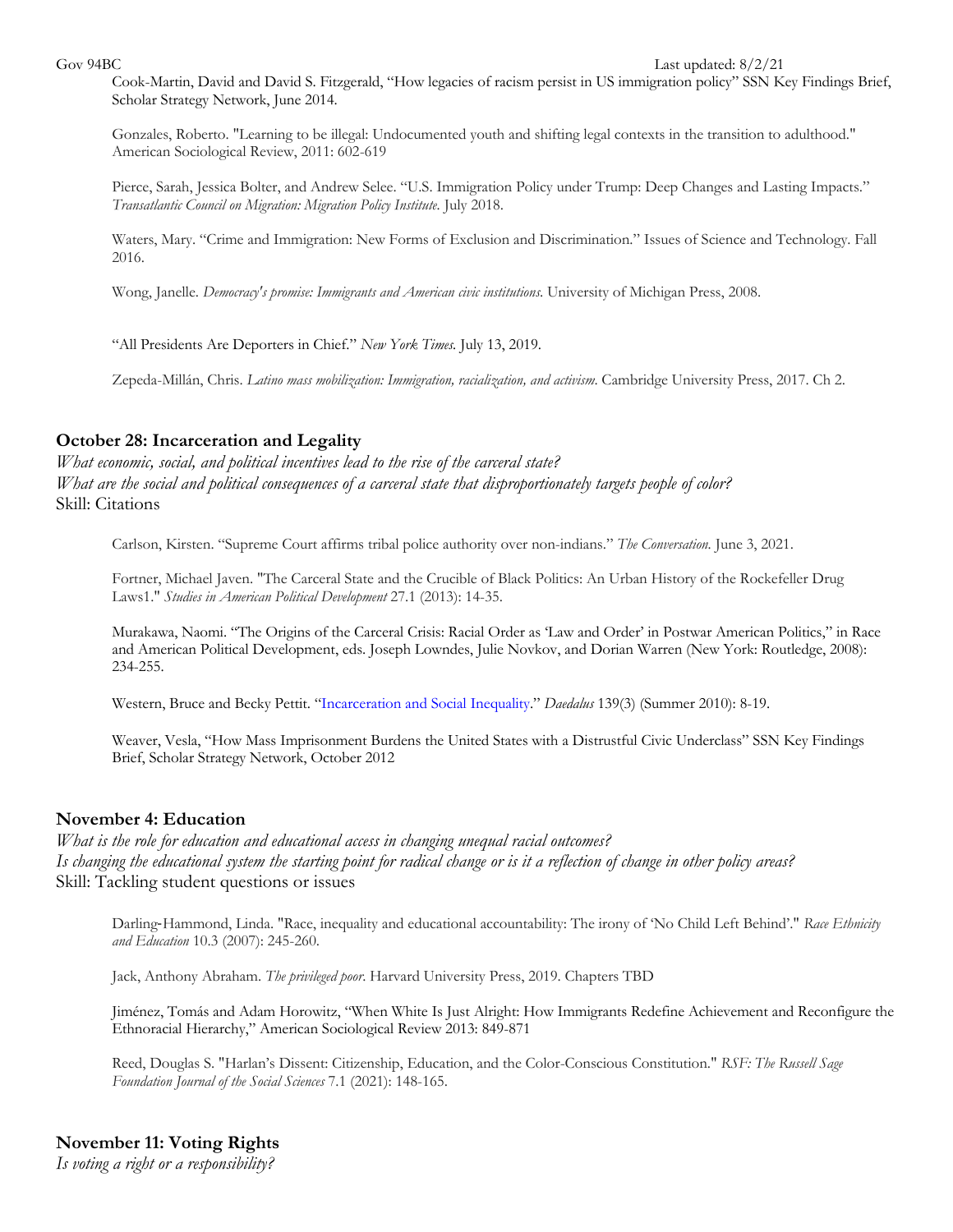## Gov 94BC Last updated: 8/2/21 *Should governments monitor who votes or encourage people to vote?* Skill: Writers' workshop

Barreto, Matt A., Gary M. Segura, and Nathan D. Woods. "The mobilizing effect of majority–minority districts on Latino turnout." *American Political Science Review* 98.1 (2004): 65-75.

Highton, Benjamin. "Voter identification laws and turnout in the United States." *Annual Review of Political Science* 20 (2017): 149- 167.

Michener, Jamila. "Race, Poverty, and the Redistribution of Voting Rights." Poverty & Public Policy 8.2 (2016): 106-128.

Newkirk, Vann R. II. "How *Shelby v. Holder* Broke America." *The Atlantic.* July 20, 2018.

Schuit, Sophie, and Jon C. Rogowski. "Race, representation, and the voting rights act." *American Journal of Political Science* 61.3 (2017): 513-526.

## **November 18: Student choice 1**

Skill: Deep dive on introductions & conclusions

# **December 2: Student choice 2 & Wrap Up**

Skill: Writers' workshop

#### **Options for student choice: Climate Change and Climate Justice**

*How has (and will) climate change affect social, political and economic outcomes for different racial groups?*

*In what ways is climate change similar or different from the other public policy areas of concern for racial justice activists?* Chakrabarty, Dipesh. "The politics of climate change is more than the politics of capitalism." *Theory, Culture & Society* 34.2-3 (2017): 25-37.

"EPA Annual Environmental Justice Progress Report FY 2020." *Environmental Protection Agency.* 2020. Executive Summary.

Flavelle, Christopher. "As Warming Fuels Disaster, Relief Often Favors White People." *The New York Times.* June 7, 2021.

Hale, Stephen. "The new politics of climate change: why we are failing and how we will succeed." *Environmental Politics* 19.2 (2010): 255-275.

Marris, Emma. "Inevitable Planetary Doom Has Been Exagerrated." *The Atlantic.* February 1, 2021.

## **Healthcare**

*How does the American healthcare system work and why is it designed the way it is? What are the social, economic, and political impacts of having access to healthcare?*

Campbell, Andrea Louise. *Trapped in America's Safety Net: One Family's Struggle*. University of Chicago Press, 2014. Ch 1 & 4

Oliver, Thomas R. "The politics of public health policy." *Annual Review of Public Health* 27 (2006): 195-233.

Michener, Jamila. *Fragmented democracy: Medicaid, federalism, and unequal politics*. Cambridge University Press, 2018. Chapters TBD

Michener, Jamila D. "Politics, Pandemic, and Racial Justice Through the Lens of Medicaid." (2021): 643-646.

Tesler, Michael. 2012. "The Spillover of Racialization into Health Care: How President Obama Polarized Public Opinion by Racial Attitudes and Race." *American Journal of Political Science* 56(3): 690-704.

## **Statues and symbols**

*How should Americans acknowledge and celebrate their history given past expressions of racism? What drives public opinion regarding monuments? How should public serving institutions decide what historical figures to display and honor?*